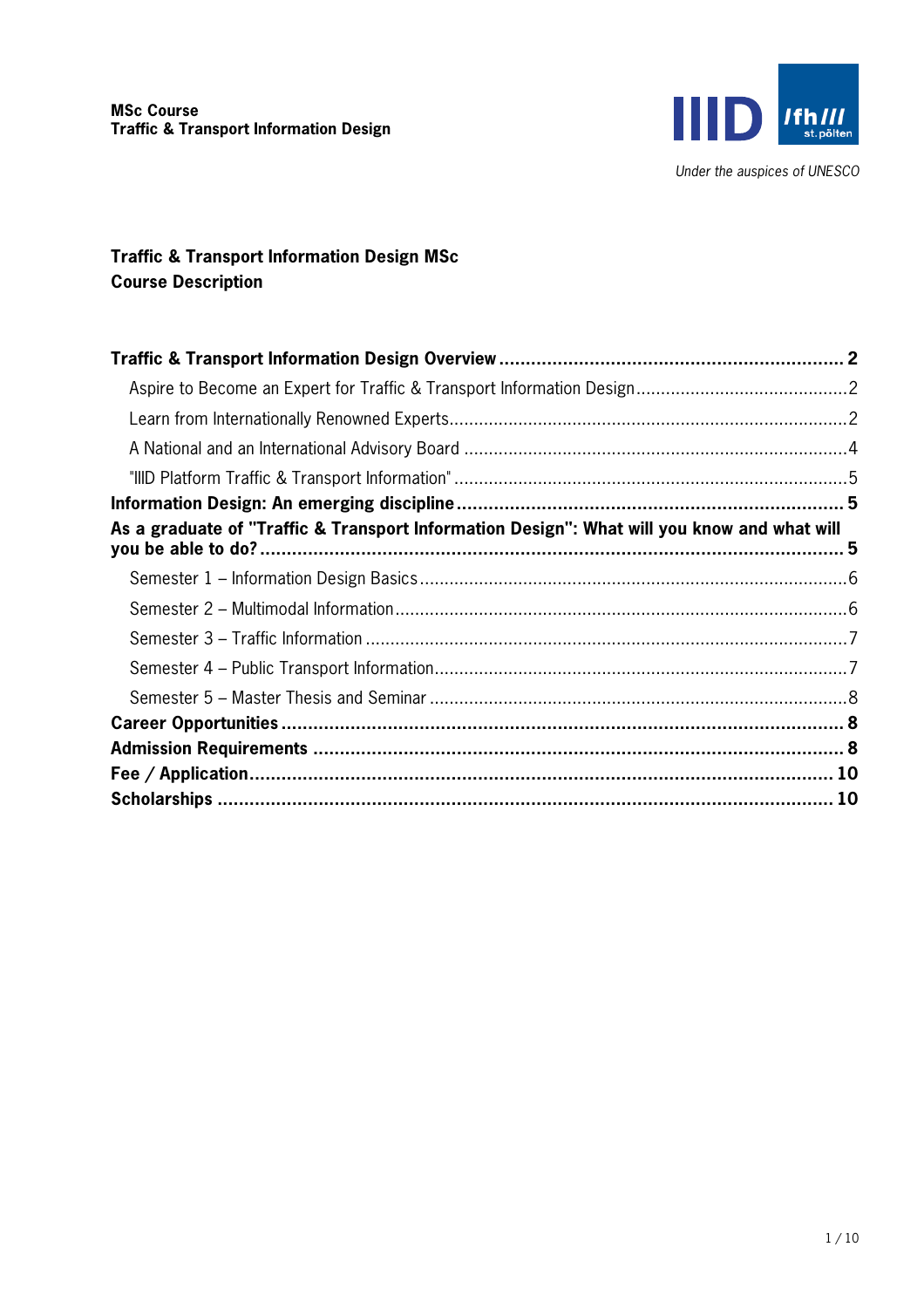

#### Under the auspices of UNESCO

# **Traffic & Transport Information Design Overview**

An international five semester MSc course, offered by FH St. Poelten University of Applied Sciences (FHSTP), Austria, in close co-operation with the International Institute for Information Design (IIID), the first in a row of courses authorized to operate under the auspices of UNESCO.

The MSc course of 120 ECTS credits (ECTS = European Credit Transfer System) is offered via distance teaching – with a blocked module, once every semester, on the spot at FH St. Poelten.

Aspire to Become an Expert for Traffic & Transport Information Design

The MSc course Traffic & Transport Information Design offers seminal opportunities to BA and BSc graduates of disciplines like Information Design, (Visual) Communications Design and Graphic Design. Interested applicants with subject related backgrounds from disciplines other than design might likewise feel attracted. Proven life experience increases the probability of acceptance to the course.

"Traffic & Transport Information Design" covers both "Traffic Information" and "Public Transport Information" which relate to well established industries with well-defined customers and a public interest in the back.

These subject matters are developed in detail in the "advanced" stage of the course (semesters 3 and 4). They build on two "general" modules, offered in year one: "Information Design Basics" and "Multimodal Information" (semesters 1 and 2). Semester 5 is for the master thesis and seminar.

Learn from Internationally Renowned Experts

The faculty of the Traffic & Transport Information Design MSc course consists of internationally renowned experts who, over the years, have contributed to IIID Vision Plus symposia, IIID Expert Fora Traffic & Transport Information Systems, IIID workshops and other IIID events.

The members of the core team:

- **Giuseppe Attoma Pepe** Principal, Attoma SARL, Paris, France http://www.attoma-design.com/html/index.html
- **Veronika Egger** Board Member, International Institute for Information Design (IIID), Wien/Vienna, Austria http://www.iiid.net/About.aspx, and Principal, is-design GmbH, Wien/Vienna, Austria http://www.isdesign.at/
- **Toshimitsu Sadamura** Executive director, Japan Sign Design Association; Director, Asia Townscape Design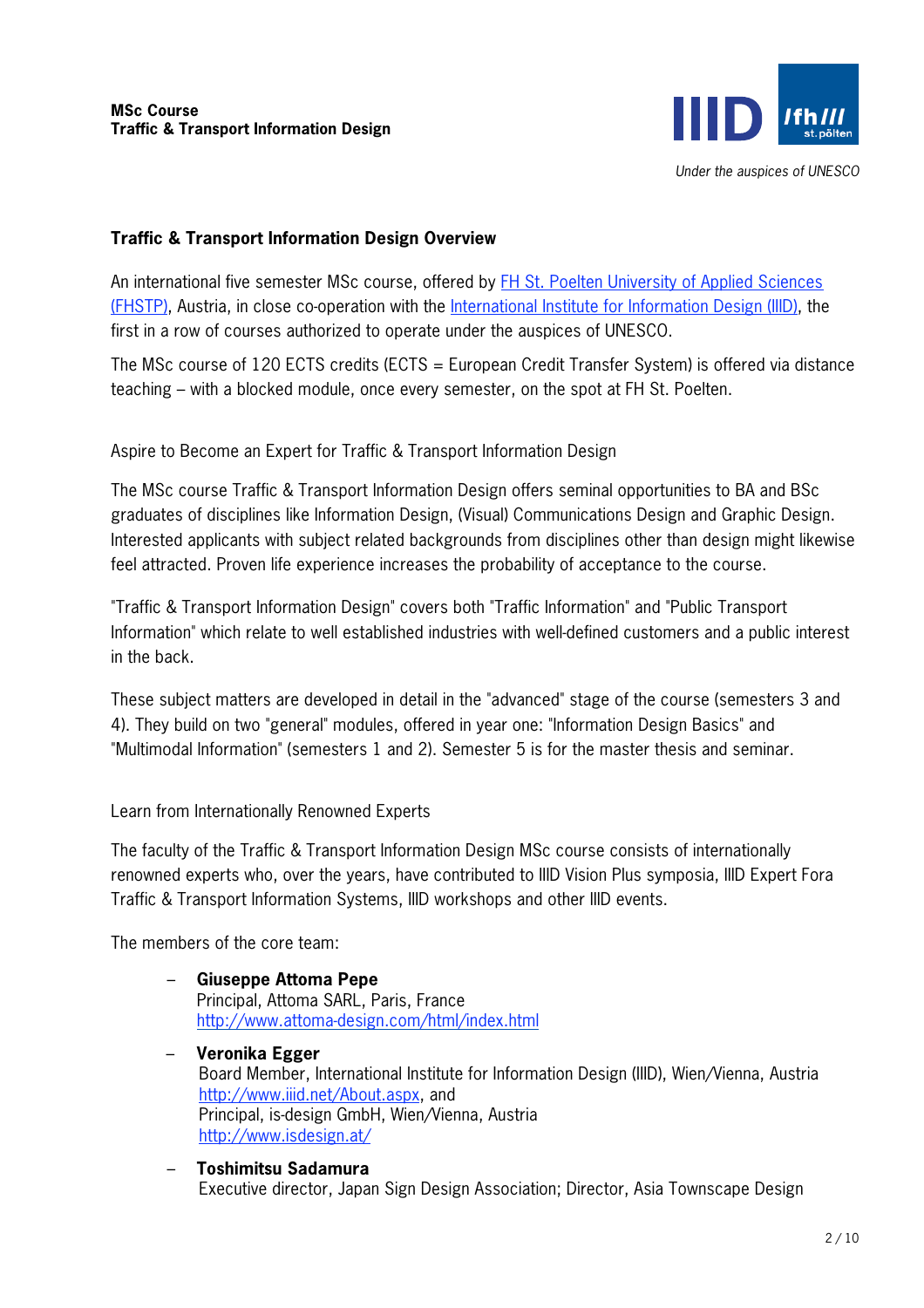

Society; President, GA-TAP. inc., Fukuoka-city and Tokyo, Japan http://www.ga-tap.co.jp/index.html

- **Peter Simlinger** International Institute for Information Design (IIID), Wien/Vienna, Austria http://www.iiid.net/About.aspx, and Simlinger Informations-Design GmbH, Wien/Vienna, Austria http://www.sid-vienna.at
- **Prof. Markus Wintersberger** FH St. Poelten University of Applied Sciences http://english.fhstp.ac.at/
- **Prof. Oliver Wrede** University of Applied Sciences Aachen, Germany http://www2.design.fh-aachen.de/menschen/lehrende/wrede.html

Contributing lecturers:

- **John Austin,** Founder and Managing Consultant of Austin Analytics Ltd., Bottisham, Cambridge, UK
- **Erel Avineri**, Reader in Travel Behaviour at the Centre for Transport & Society, School of the Built and Natural Environment, University of the West of England, Bristol, GB
- **Stefan Egger**, Information designer, Wien/Vienna, A
- **Bent Flyen**, CEO Empatix AS, Oslo, N
- **Prof. Jorge Frascara**, Professor Emeritus, Department of Art and Design, University of Alberta, Edmonton, CDN, residing at Padova, I
- **David Gibson,** Principal, 212/Harakawa Inc. DBA, author of The Wayfinding Handbook: Information Design for Public Places, New York, NY, USA
- **Prof. Regina Henze**, Professor for communication design (environmental + exhibition design, themed environments), Braunschweig University of Art, D
- **Ralf Herrmann,** Partner/Founder, Seite7 Designagentur, Jena; Founder, FDI fonts.info digital type font foundry, Jena; Founder, Online community Typografie.info, Jena; Publisher/administrator, TypoJournal, Jena, D
- **Georgios Ioannidis**, Director of IN2 search interfaces development ltd., Bremen, D; Lecturer, University of Applied Sciences in Bremen, D
- **Yateendra Joshi**, Senior Fellow, World Institute of Sustainable Energy, Pune, IND
- **Michael Kieslinger**, Founder and managing partner, Fluidtime Data Services GmbH, Wien/Vienna, A
- **Birgitte Lomholt-Woolridge**, Marketing Manager, Rejseplanen A/S, Valby, DK
- **David Sless**, CEO Communication Research Institute, Melbourne, AUS; Visiting Professor of Information Design in the Design Institute at Coventry University, GB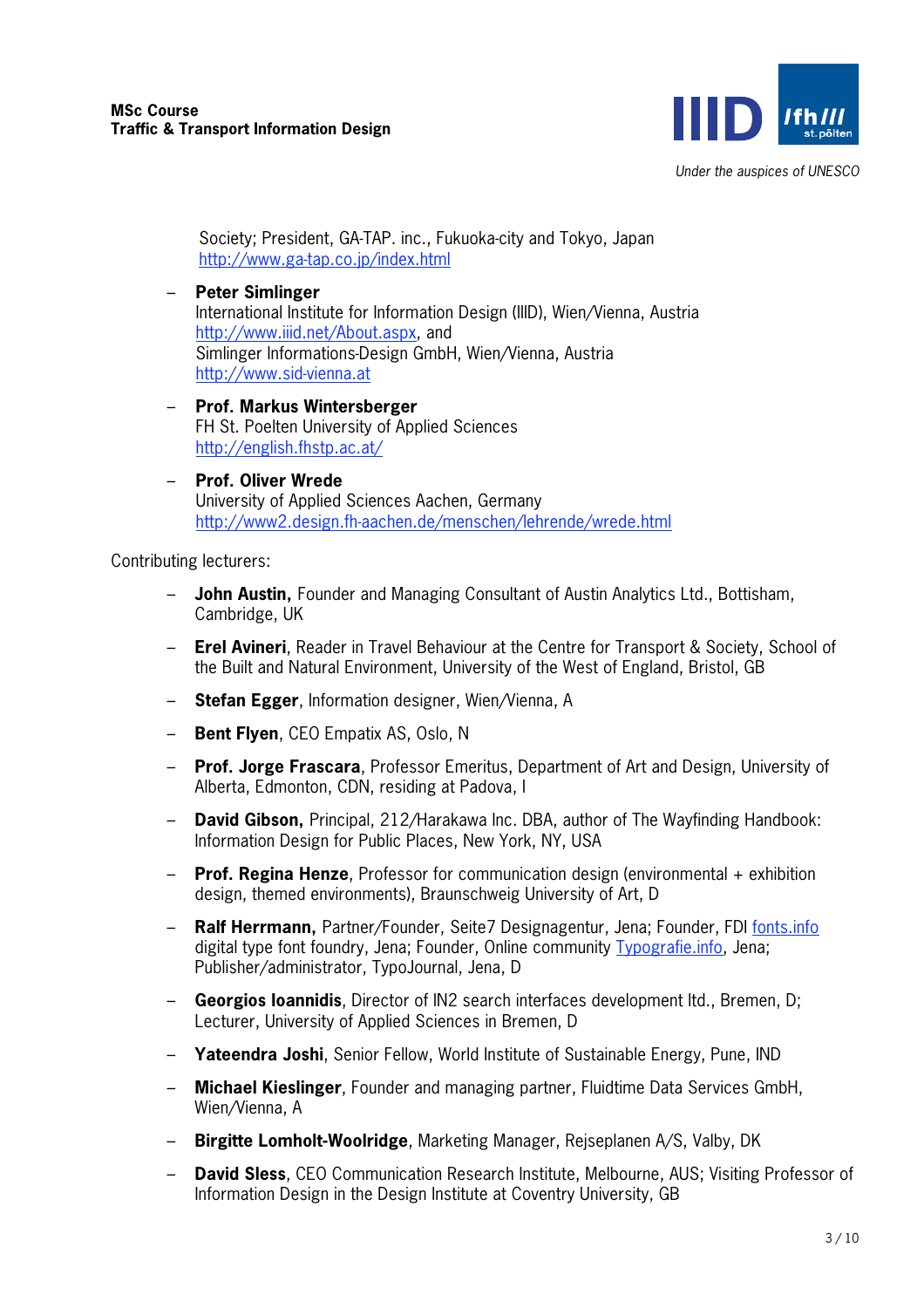

- **Aldo Tolino,** FH St. Poelten University of Applied Sciences, A
- **Karel van der Waarde,** Avans University of Applied Sciences, Breda, NL, Van der Waarde Design Research, Elewijt, B
- **Leonard Verhoef**, Founder, Human Efficiency, Utrecht, NL
- **Jenny Waller,** Editorial Associate of the Information Design Journal (IDJ), Reading, UK

A National and an International Advisory Board

A national and an international advisory board safeguards the timely and appropriate adjustment of the curriculum to national and international developments in the field. Moreover, the international advisory board will also contribute to the colloquia of the course, scheduled for every semester.

IIID is proud to present the members of the international advisory board:

- **Yo Kaminagai** (Environments Design and Identity Unit manager, RATP / Régie autonome des transports Parisiens), Paris, France
- **Prof. h.c. Helmut Langer** (currently Professor at DJ Academy of Design, Coimbatore, India, Ecosign Academy, Cologne, Germany, and Hebei University Institute of Communication, Shijiazhuang, RP China; ICOGRADA Past-President), Koeln/Cologne, Germany
- **Prof Dr. Tech Per Mollerup** (Swinburne University of Technology), Melbourne, Australia
- **– David Quarmby** CBE (Chairman of the RAC Foundation, Chairman of the English Tourism Intelligence Partnership), London, UK
- **Prof. Clive Richards** (Visiting Professor at the University of Brighton; Professor emeritus of Information Design at Coventry University, UK; IIID President)
- **Prof. Erik Spiekermann** (Partner of Edenspiekermann, Amsterdam, Berlin; Professor at the University of the Arts Bremen, Germany; IIID Past-President)
- **Prof. Robert O. Swinehart** (Professor Emeritus of Design at Carnegie Mellon University, Pittsburgh, PA, USA; IIID Past-President)
- **Prof. Kirti Trivedi** (Professor at the Industrial Design Centre, Indian Institute of Technology Bombay, Mumbai, India)
- **Robert Waller** (Founder of the Information Design Journal, Director of the Simplification Centre, London, UK)
- **Mike Wolff** (Chairman at the Sign Design Society, London, past Head of Wayfinding at BAA Airports Limited, London, UK)
- **Richard S. Wurman** (author of seminal books like Information Anxiety; Senior Fellow of the Design Futures Council; Newport, RI, USA)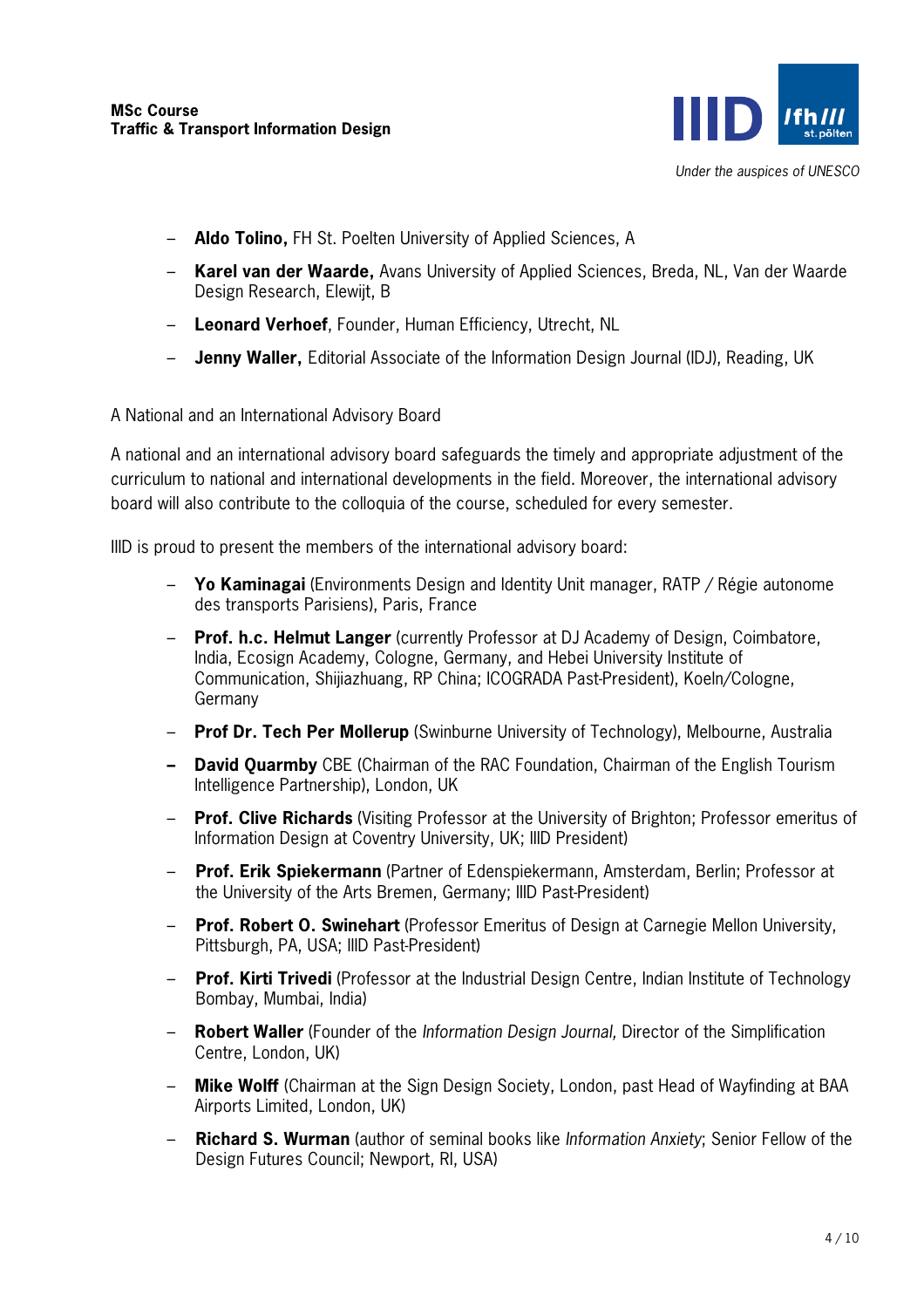

"IIID Platform Traffic & Transport Information" Safeguarding Early Co-operation Between Students, Graduates and the Subject Related Industries

Potential employers, the subject related industries and the traffic & transport information design students will partner on a "IIID Platform Traffic & Transport Information". The purpose of the Platform: to facilitate the exchange of information on the interests and capabilities of the graduates of the course, on challenging vacancies and on new products and processes traffic & transport information design professionals must know about.

# **Information Design: An emerging discipline**

Information design aims at transforming data into high quality information.

When we speak of a time of information overload we actually mean data overload. Information which people cannot make use of remains to be utterly needless data for them – often disturbing if not annoying. However, the same data might be of value to others.

It is the challenge of information designers to relate data to the needs of people and to transform the data into information in a way that empowers them to attain otherwise out of reach goals. Information that meets the needs of people in a verifiable way is high quality information.

# **As a graduate of "Traffic & Transport Information Design": What will you know and what will you be able to do?**

The MSc course closely relates to the set of guidelines established by the Bologna Process for degree transparency and the required "Diploma Supplement", developed by the European Commission, Council of Europe and UNESCO/CEPES.

### http://ec.europa.eu/education/policies/rec\_qual/recognition/diploma\_en.html#

The "Diploma Supplement" needs to indicate what graduates know and can do. Thus, along with every subject listed in the curriculum of the MSc course, clear information is given on its specific "Know" and "Can Do" dimensions. These details are provided in the cirriculum (http://www.iiid.net/TT\_ID\_MSc/Curriculum.pdf).

The shared subject and methodical knowledge that constitutes what graduates know and can do is derived from themes indicated below.

Due to the focus on working in teams, social competence is enhanced through the project work modules. However, the status of the course implies and requires that students will have already attained social competence in previous study courses and/or through life experience.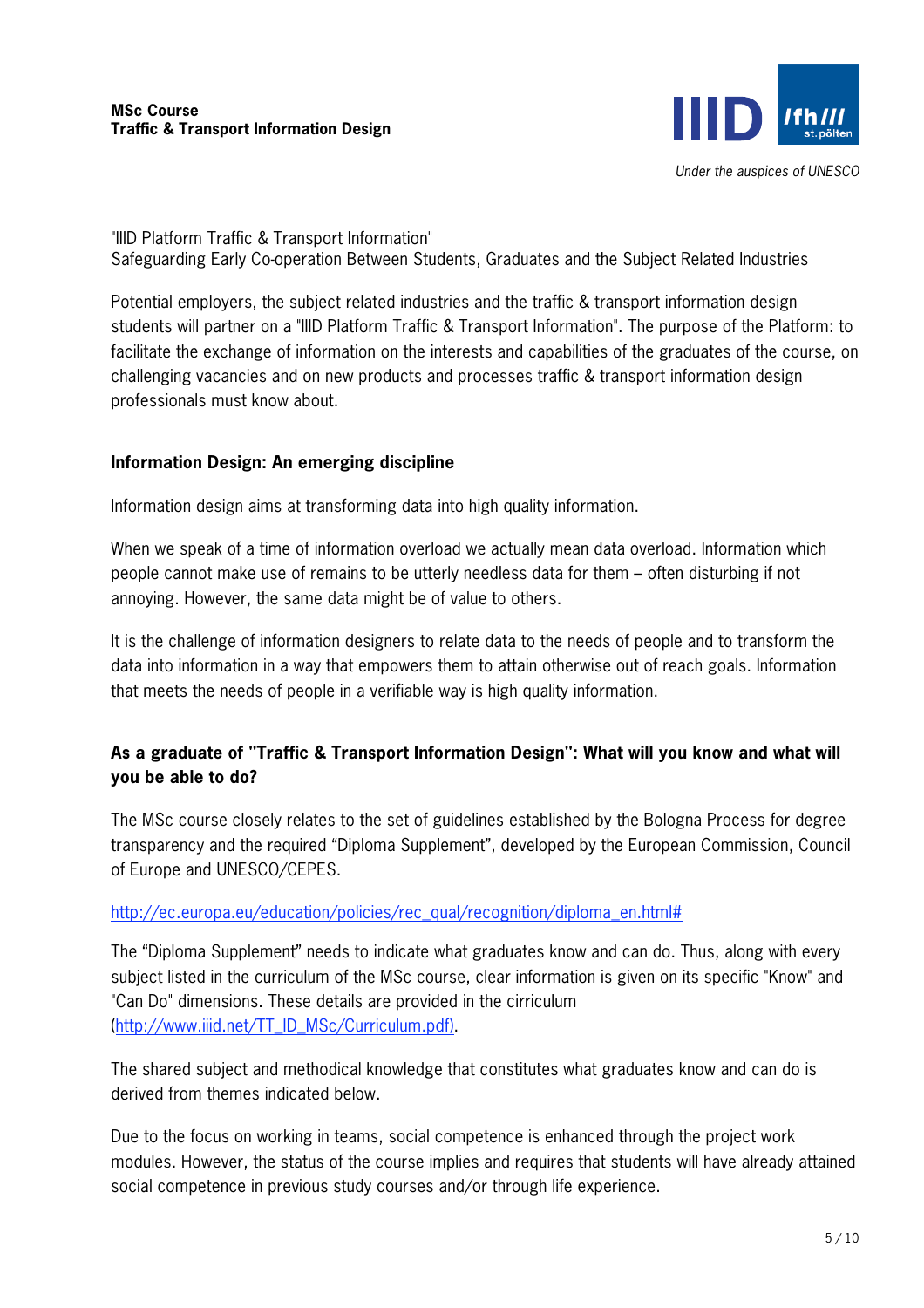

Under the auspices of UNESCO

Semester 1 – Information Design Basics

In the first semester students learn, via distance teaching, about

- the quality of information
- perception and cognition
- key information elements and conventions
- the art of transforming data into high quality information
- writing for understanding
- typography
- sound, haptic and olfactoric information
- inclusive/universal design requirements
- interface and interaction design.

On the spot in St. Poelten, face to face with the respective lectors, students will get involved in visualization, animated information and evaluation methods. They will work on a case study and will learn from the module colloquium involving renowned members of the international advisory board.

#### Semester 2 – Multimodal Information

In the second semester students learn, via distance teaching, about

- readily available and made-to-measure information carriers
- information application and surface protection
- self-production and exchangeability of signs
- sound generating devices
- touch sensitive displays
- mobile devices
- basics of exhibition and environmental design
- information storage, translation, transmission and output.

On the spot in St. Poelten students will be made familiar with

- cross media design tools
- contract management of multimodal information products.

They will investigate realized multimodal information, engage in project work and profit from the module colloquium involving renowned members of the international advisory board.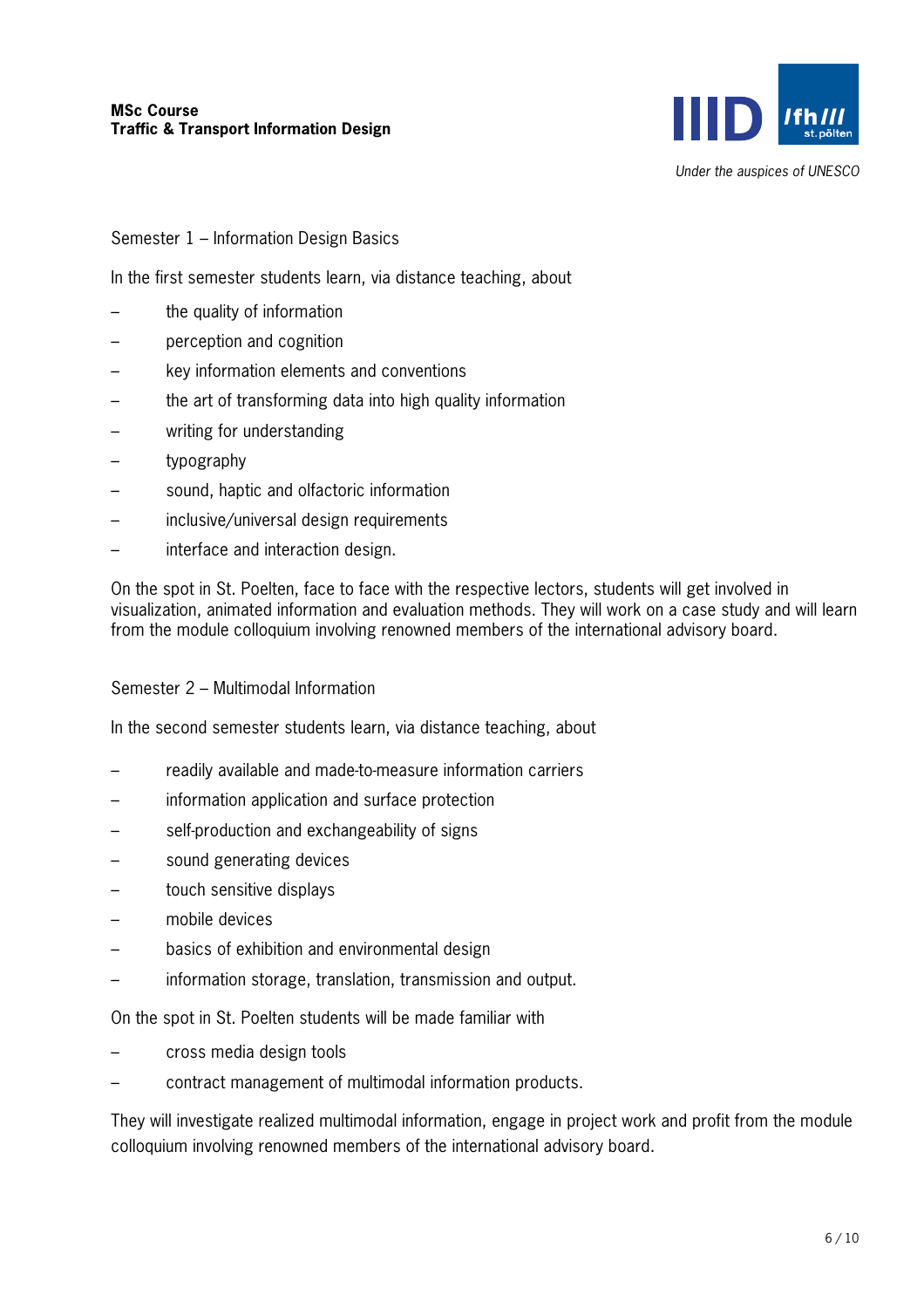

### Semester 3 – Traffic Information

The third semester will acquaint students with information needed for all sorts of individual transport, ranging from walking and cycling to driving a motorcar.

The subjects, put across via distance teaching, comprise:

- Outdoor signage and information systems
- Real-time traffic information
- Signage for waterways and aviation
- Signage and information systems for indoor orientation
- Danger warning, rescue and escape information
- Inclusive/universal design: traffic information requirements
- Laws, regulations and standards
- Contract management of traffic information products.

On the spot in St. Poelten students will investigate realized traffic information systems, will engage in project work and participate in the module colloquium involving renowned members of the international advisory board.

### Semester 4 – Public Transport Information

In the fourth semester students will be taught to design public transport information. Subjects offered via distance teaching include

- The psychology of travel, scheduled and on-demand transport services
- Public transport information systems (content and media)
- Real-time information for public transport users
- Danger warning, rescue and escape information in public transport systems
- Inclusive/universal design: transport information requirements
- Information in case of irregularities
- Access enabling devices and self-service facilities in public transport systems
- Sound signals and acoustic announcements
- Evaluation methods & quality control of information in public transport systems
- Laws, regulations and standards
- Contract management of traffic information products.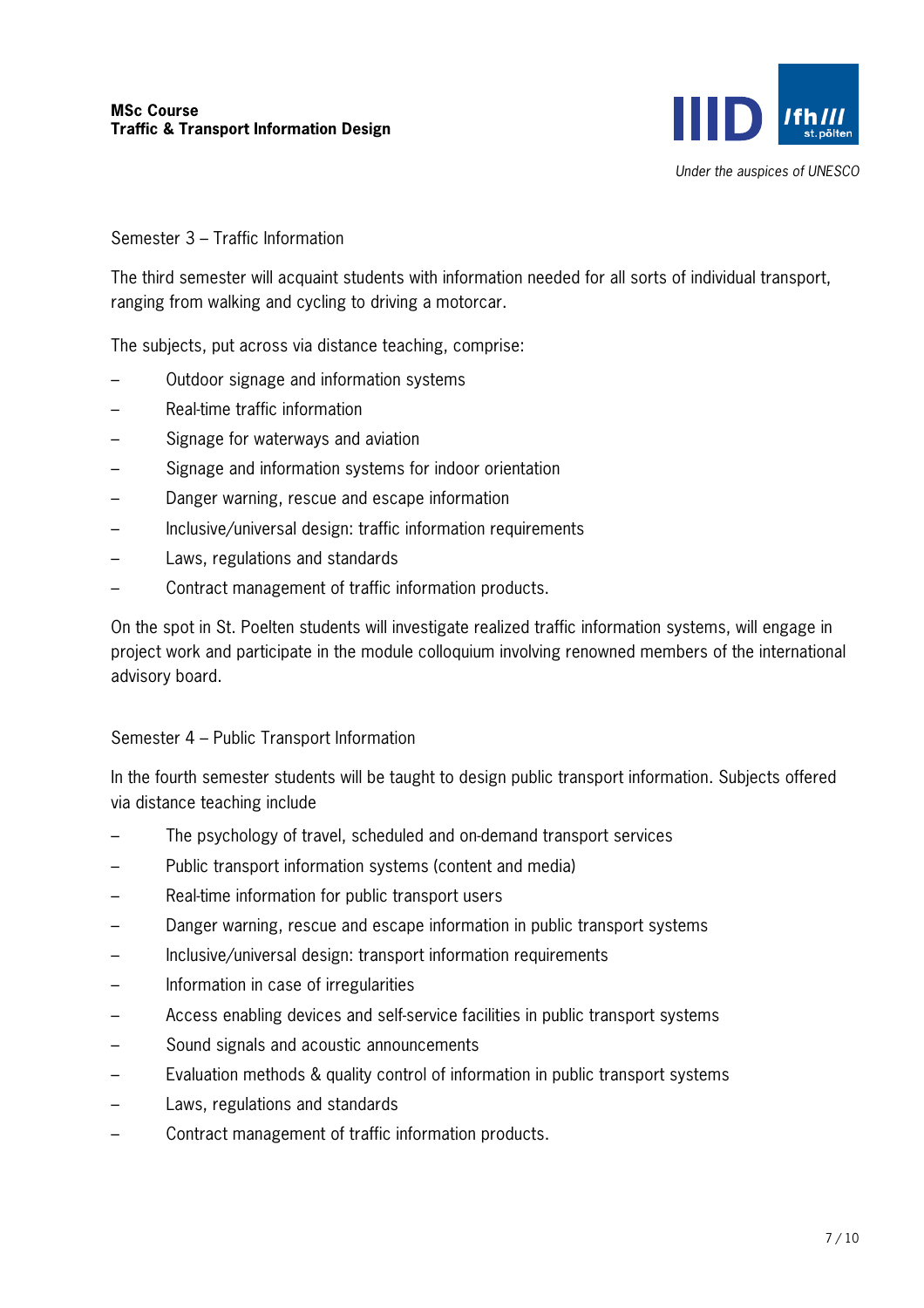

On the spot in St. Poelten students will be taught on how to investigate realized transport information systems. They will engage in project work and participate in the module colloquium involving renowned members of the international advisory board.

### Semester 5 – Master Thesis and Seminar

The MSc course concludes with a master thesis in the fifth semester. Along the master thesis an accompanying seminar is provided.

#### **Career Opportunities**

Traffic and transport information systems, conceived and developed within the frame of information design, has become an issue which traditional disciplines find hard to cope with. After all, what matters are the planning, visualizing and implementing activities called "design". A Google search, done 2010- 04-01 (2009-08-26) indicates the potential of "Traffic & transport information systems design": 16.000.000 (8.220.000) hits, listing the annual IIID Traffic & Transport Information Systems Expert Fora on top.

The more popular "Sign design" results in incredible 3.200.000.000 hits, "Signage design" yields 5.620.000. Interesting enough, whilst the more demanding "Traffic & transport information systems design" was going up these two entries showed a decline (to 428.000.000 reps. 5.210.000).

The below list indicates job opportunities graduates of the MSc course Traffic & Transport Information Design might like to respond to:

- Public Information Systems Designer/Consultant
- Traffic & Transport Information Designer/Consultant
- Mobility Information Consultant/Designer
- Information operations Consultant/Designer
- Information Quality Consultant
- Passenger Information Manager
- Mobility Information Manager
- Passenger Services Developer

#### **Admission Requirements**

An individual applying to the Traffic & Transport Information Design program at the FH St. Poelten will be evaluated for acceptance into the program based on the following criteria: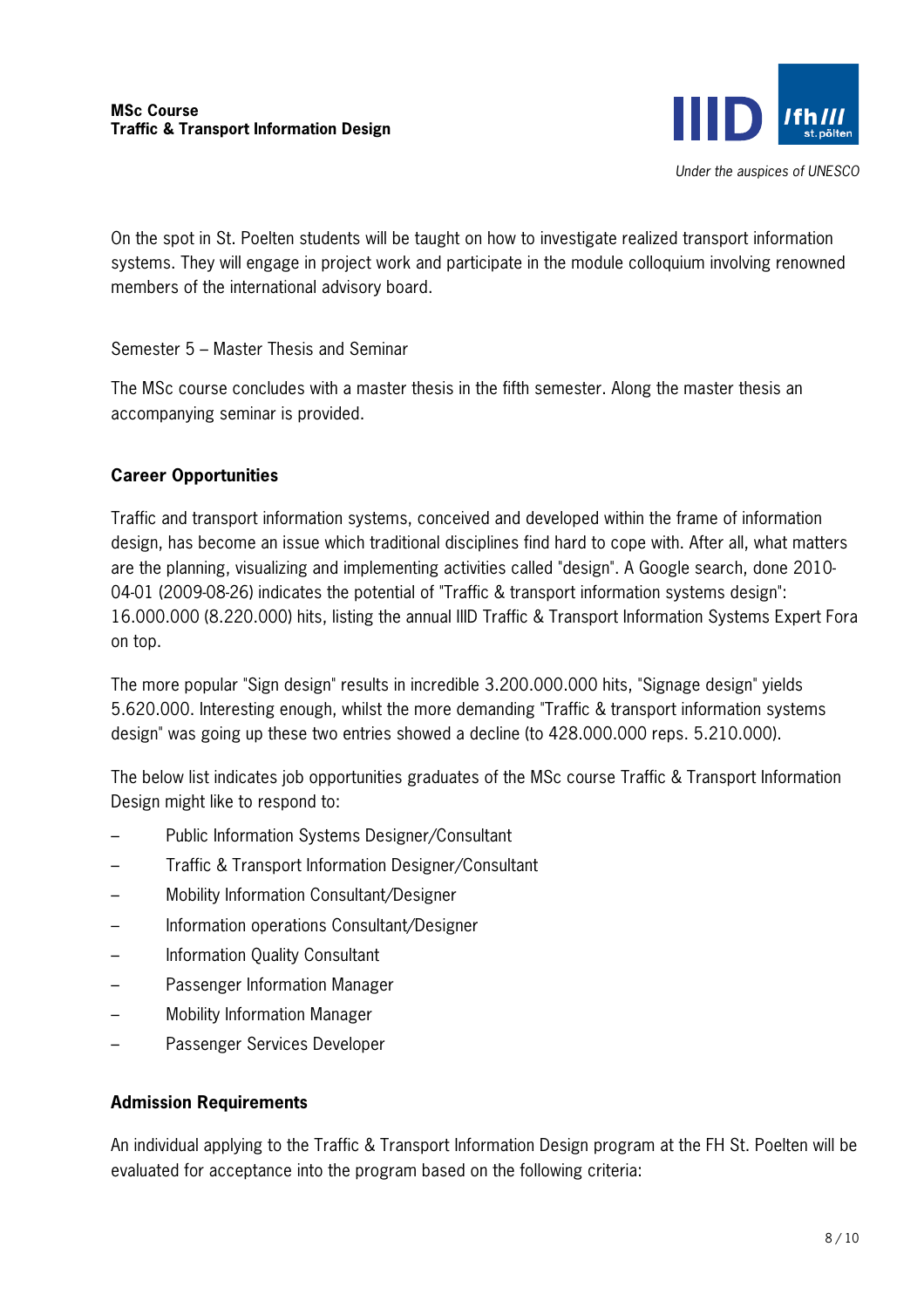

- a) Background:
- i) an academic degree from an accredited educational institution
- ii) life experience in a relevant field of at least two vears
- b) Letter detailing
- motivation and personal objectives for wanting to pursue a degree in the Traffic & Transport Information Design program
- how your background (academic degree/life experience) has prepared the applicant to study Traffic & Transport Information Design
- any examples of relevant project work, if available.

c) Proof of English proficiency

- English as mother tongue and/or
- Cambridge Certificate in Advanced English (CAE) and/or
- scores: TOEFL (paper) 550, TOEFL (internet) 79-80, IELTS 6.5 and/or
- documented experience that demonstrates the applicant able to fluently communicate (verbal and written) in English.
- d) Three letters of recommendation

Also to be included:

- e) Copy of current CV/resume
- f) Documentation of most recently completed education

g) Completed application form (basic information) to be submitted electronically

If required by the admissions committee, applicants may be requested to participate in an interview to further discuss their application. Applicants must be prepared to speak with the committee either inperson, or via Skype at the scheduled time.

Disclaimers:

There are a limited number of spots available in the program, only those invited by the admissions committee will be accepted into the course.